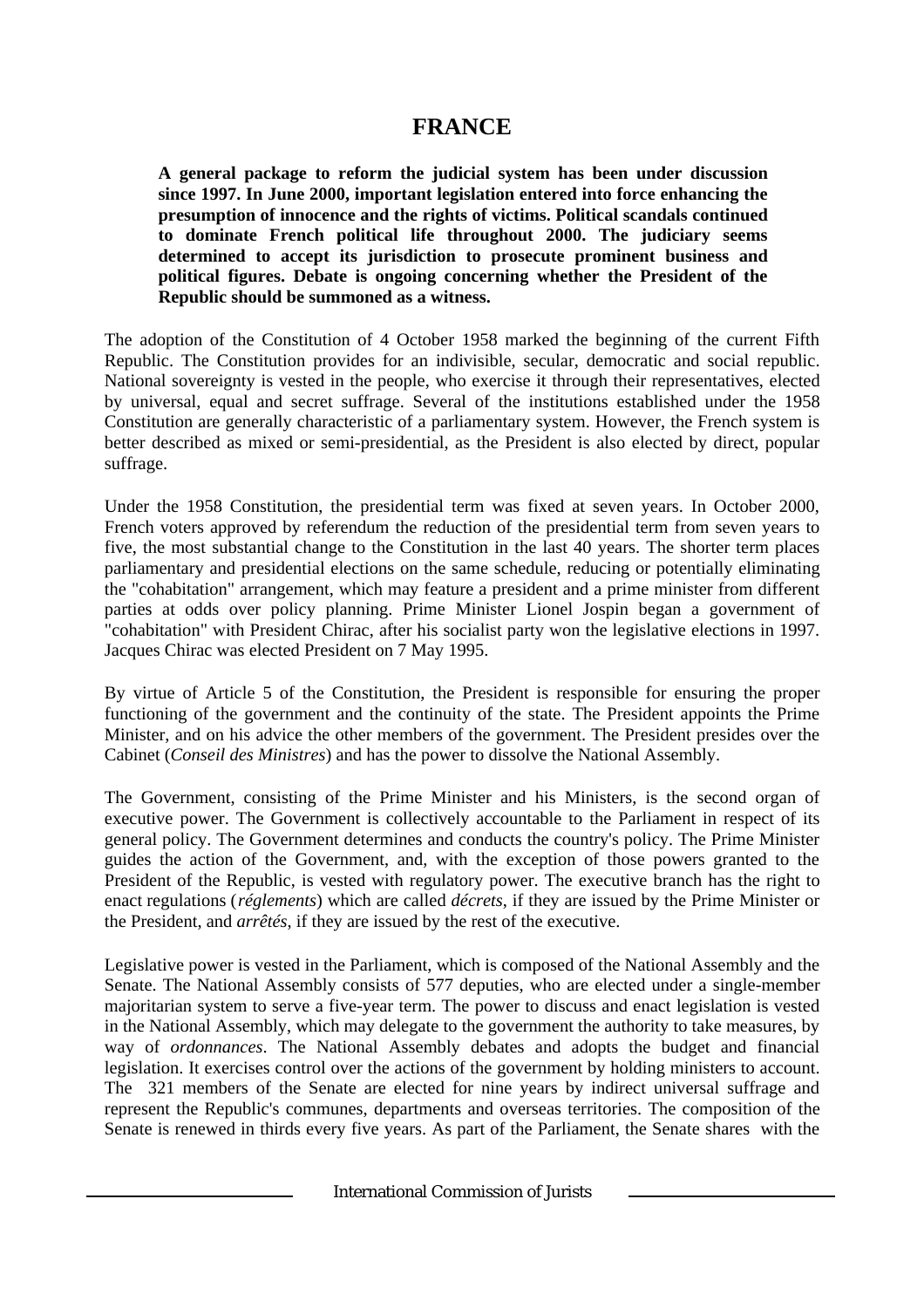National Assembly in the exercise of all powers conferred on the Parliament by the Constitution. Senate members have the right to propose legislation. However, in the event of disagreement between the Senate and the National Assembly, a constitutional procedure may lead to the adoption of laws which have not been passed by the Senate. Laws passed by the Parliament are distinguished from those emanating from the government in that they are defined as statutes.

France is ruled by a strict hierarchy of norms, the Constitution, traditionally merged with the 1789 and 1946 declarations of rights, being at the apex. The Parliament adopts legislation (*les lois*) with an internal hierarchy: institutional act (*loi organique*), ordinary act (*loi ordinaire*) and ordinance (*ordonnance*). The Constitution may be amended by the legislature, if both the National Assembly and the Senate agree on the wording of the amendments, which must be approved by a three-fifths majority.

Institutional balance is ensured by the Constitution, which maintains the two traditional procedures by which the government's authority can be challenged, the motion of censure and the vote of confidence.

In December 2000, following the "Matignon Agreement" on the status of Corsica, the Assembly of Corsica approved a draft law aiming at transferring a range of regulatory and legislative powers to the island.

# **HUMAN RIGHTS**

A number of offices and institutions have jurisdiction in matters related to human rights, including the Constitutional Court, ordinary courts, specialised courts, the *Cour d'Assises*, the Court of Cassation, appeal courts and the *Conseil d'Etat*. Remedies for violations may be pressed in the courts as well as through non-juridical procedures, such as the office of the Ombudsman. A wide variety of local and international NGOs operate freely, investigating and publishing their cases on human rights abuses. The National Consultative Commission on Human Rights, which is composed of non-governmental as well as government members, monitors complaints and advises the government on policies and legislation. Under the Constitution, treaties ratified by France take precedence over domestic law, and the provisions of international conventions are incorporated directly into French law.

France has drawn criticism for a pattern of ill-treatment by police of immigrants and asylum seekers. There have been allegations of use of excessive and even lethal force by police officers.

# *International human rights mechanisms*

France is a party to the United Nations International Covenant on Civil and Political Rights (ICCPR),the First Optional Protocol to the ICCPR, the International Covenant on Economic, Social and Cultural Rights, the Convention on the Elimination of All Forms of Racial Discrimination, the Convention against Torture and Other Cruel, Inhuman or Degrading Treatment or Punishment, the Convention on the Elimination of All Forms of Discrimination against Women (CEDAW) and its Optional Protocol, and the Convention on the Rights of the Child. On 6 September 2000, France ratified the Optional Protocol to the Convention on the Rights of the Child on the involvement of children in armed conflict, as well as the Optional Protocol on the sale of children, child prostitution and child pornography. France is not a party to the Second Optional Protocol to the International Covenant on Civil and Political Rights, aimed at the abolition of the death penalty.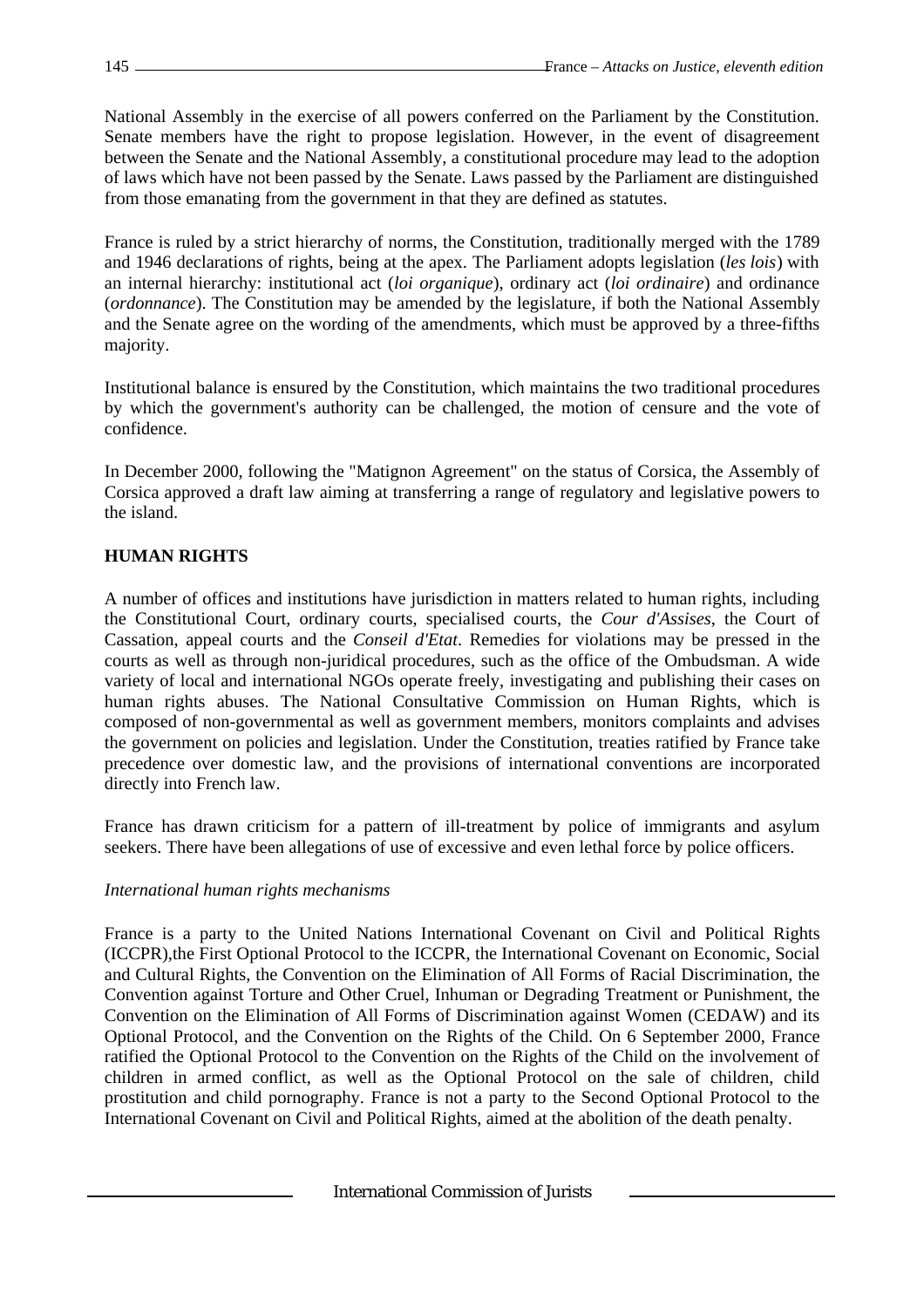France was admitted to the Organisation for Security and Co-operation in Europe (OSCE) on 25 June 1973. It is a member-state of the European Union and of the Council of Europe. France is bound by the European Convention for the Prevention of Torture and Inhuman or Degrading Treatment or Punishment. The European Committee for the Prevention of Torture (CPT) carried out its last visit to France on 14-26 May 2000. Since 3 May 1974, France has also been a stateparty to the European Convention for the Protection of Human Rights and Fundamental Freedoms.

#### *Committee on the Elimination of Racial Discrimination*

On 19 April 2000, the Committee on the Elimination of Racial Discrimination considered the three periodic reports of France. The Committee expressed its concern as to the possible discriminatory effects in the implementation of laws providing for the removal of foreigners from French territory, including persons in possession of valid visas, and the delegation of responsibilities to be exercised by state officials. The Committee recommended that the State monitor all tendencies which may give rise to racial or ethnic segregation and counter the negative consequences of such tendencies, as well as reinforce the effectiveness of the remedies available to victims of racial discrimination. The Committee noted with satisfaction the re-organisation and extension of departmental antiracism bureaus and the establishment of commissions on access to citizenship and to justice.

#### *Impunity*

Judicial developments in several cases of ill-treatment and killings by law enforcement officers have highlighted concerns that courts are uneasy about handing down any but nominal sentences to police officers for crimes of violence or excessive force and that prosecutors are often too passive in applying the law, perpetuating a situation of effective impunity when police officers are concerned.

In January 2000, the Court of Cassation annulled an appeal court verdict against a gendarme, who in 1993, had shot dead Franck Moret, when he tried to escape a road check-point. In July 2000, two anti-crime Brigade officers were sentenced by the Correctional Court of Lille to a suspended sevenmonth prison term for "involuntary homicide" in connection with the death in custody of Congoborn Sydney Manoka Nzeza. He was apprehended in 1998 by a number of police officers during an argument with a car driver. According to the autopsy, the death was caused by thoracic compression. Three other offices were acquitted of failing to provide help. In October 2000, a judge ordered that charges of voluntary and involuntary homicide against police officers involved in the death of Mohamed Ali Saoud be dropped. In the course of a violent struggle in 1998, Mohamed Ali Saoud, who was suffering from a mental disability and needed urgent medical attention, was shot with rubber bullets. The judge concluded that the officers had found themselves in a dangerous situation and had not acted criminally.

#### *Detention and prison conditions*

French authorities have continued to practice administrative detention (*assignation à résidence*), pursuant to an *ordonnance* dating from 1945. Several refugees, asylum seekers and former prisoners were held under this form of administrative detention instead of being expelled. This form of detention restricts the detainee's movements to a specific and extremely limited geographical area. Detainees have no recourse to a court of law to contest the detention order. There have been reported cases of individuals who have been detained for more than six years far from their families.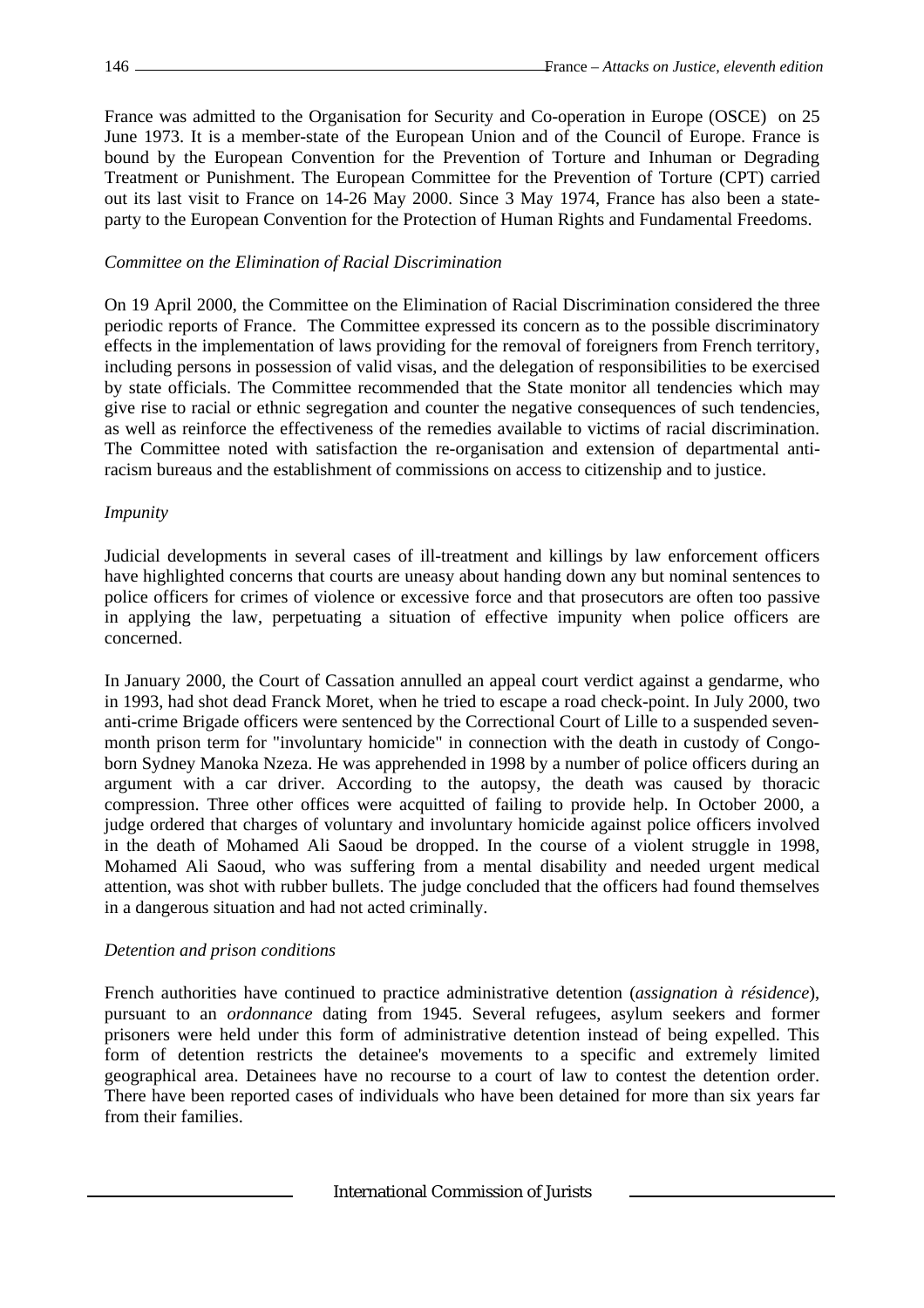On 19 July 2001, the European Committee on the Prevention of Torture (CPT) published its findings following a visit in May 2000 to several French prisons. The CPT delegation observed unacceptable conditions in several prisons, especially in the administrative detention centre of Marseille-Arenc and at the arrest centre of Lyon-Saint Paul. The CPT also received allegations of ill-treatment by police officers. Doctors at the Paris Medical-Judiciary Unit informed the CPT members that throughout 2000, five per cent of persons detained *en garde à vue* bore injuries that could be the result of police abuse. Thereafter, the CPT recommended that French authorities integrate human rights courses in the police training curricula. The CPT further advised the Government to revise the legislation governing access to medical files in prisons.

According to new legislation 2000-516 of 15 June 2000, the Ministry of Justice is to fulfil an obligation to implement the principle "one cell per prisoner" by 15 June 2003.

### *Universal jurisdiction: The Algerian War*

On 24 November 2000, several military officers, including General Paul Aussaresses and Jacques Massu, publicly admitted their involvement in torture and extrajudicial killings of Algerians during the Algerian war. On 3 May 2001, General Aussaresses, a high-ranking military officer in the Algerian war and co-ordinator of the intelligence services during the battle of Algiers in 1957, published a book entitled "Services Spéciaux: 1955-1957", implicating a former French government in the torture and summary executions of Algerians. Human rights organisations called on the French authorities to bring to trial those responsible for war crimes and crimes against humanity.

The Paris Public Prosecutor, Jean-Pierre Dintilhac, ordered a preliminary investigation in order to proceed to summons of General Aussaresses and his publisher Perrin. On 6 July 2001, the General was summoned to appear before the 17th Correctional chamber of the Paris tribunal to answer for "apology for war crimes".

#### *The anti-sect law*

Freedom of religion in France remained contentious. On 30 May 2001, the so called "anti-sect" law was passed by the National Assembly. This law has caused concern among a number of religious groups and human rights NGOs, as it provides for the legal dissolution in a civil court of any group that would fulfil certain criteria. The law would apply in cases of organisations that pursue activities having the goal or result of creating, maintaining or exploiting a state of physical or psychological subjugation. The law would also be applicable if any of the listed penal sanctions have been imposed more than once against a certain entity or its actual or *de facto* leaders.

# **THE JUDICIARY**

Title VIII ("*De L'Autorité Judiciaire*") of the 1958 Constitution provides for the organisation of the judiciary. The principle of the independence of the judiciary is enshrined in Article 64. That article provides that the President of the Republic is the guarantor of this independence and is assisted by the Judicial Council. The organic law 58-1270 enacted on 22 December 1958, soon after the adoption of the Constitution, deals with the status and regulation of the judiciary. That law affirms the principles underlying the administration of justice, including equal and free access to justice, justice as a public service, the objectivity, neutrality and independence of judges, the secrecy of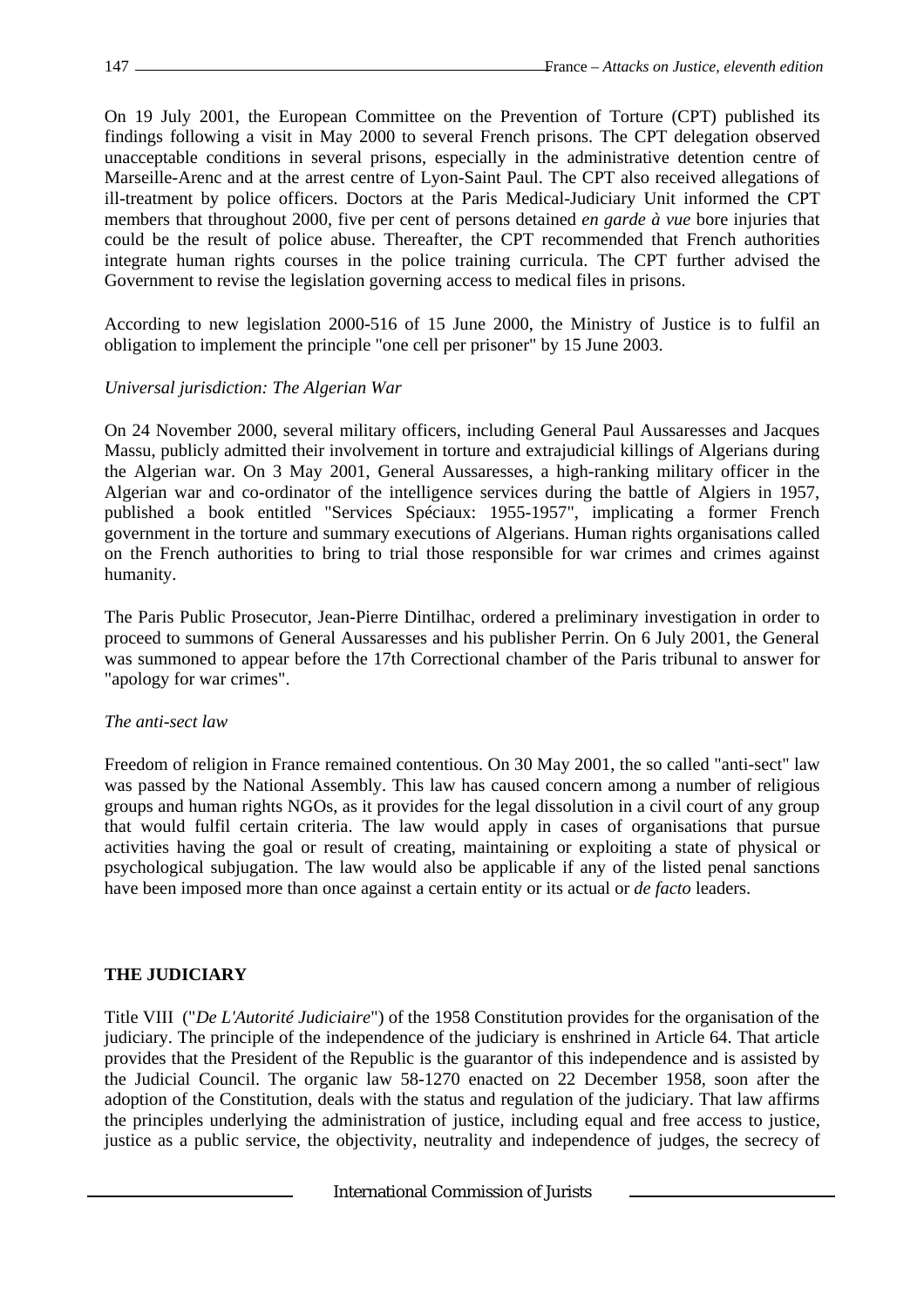deliberations and the unity of the judicial body (standing and sitting judges). The law also prohibits judges from holding political or administrative offices.

# **The Court structure**

The judiciary is composed of a lower courts system (*tribunaux*), 35 regional Courts of Appeal (*Cour d'Appel*), the Court of Cassation (*Cour de Cassation*), the *Conseil d'Etat*, and the *Cour des Comptes*. The French system makes a distinction between administrative courts and civil and criminal courts. The Court of Cassation is the final instance for civil and criminal cases and reviews questions of law, but not questions of fact, in appeals from the Courts of Appeal. The *Conseil d'Etat* is the highest court of appeal for cases concerning administrative acts. The *Cour des Comptes* controls matters related to the finances of the state.

# *Civil and Criminal Courts (L'ordre judiciaire)*

The judicial order comprises three jurisdictions: the civil, the criminal, and the special jurisdiction.

Civil courts include courts of first instance applying general law or exercising special jurisdiction. The courts applying general law include 473 district courts (*tribunaux d'instance*), which have jurisdiction over civil actions involving small claims and criminal cases involving minor offences (*contraventions*), and 181 courts of major jurisdiction (*Tribunaux de grande instance*). These courts have jurisdiction over all cases with the exception of those reserved by law to a specialised court. They have civil and criminal jurisdiction over matters involving lower serious offences (*délits*). Criminal offences are tried by the *tribunaux correctionnels*, which are courts hearing intermediate criminal offences, e.g. theft and fraud, and *tribunaux de police* that have jurisdiction over petty offences. The courts with special jurisdiction comprise the commercial courts, the labour courts, the social security tribunals and the joint agricultural tenancy tribunals.

The Juvenile Court Judges (*Juges des enfants*), the Juvenile Courts (139 *Tribunaux pour enfants*) and the *Cours d'Assises* for Juveniles have jurisdiction over minors

There also exist military courts that have jurisdiction over military matters in peacetime.

Courts of appeal are the only courts of second instance that are competent to hear appeals against any decision of a civil or criminal court of first instance, whether of general or special jurisdiction. It is the responsibility of the indictment department within each court of appeal to monitor the progress of the inquiries conducted by investigating magistrates. That division examines the lawfulness of procedures brought to its attention and rules on complaints lodged against orders by investigating magistrates.

The *Cours d'Assises*, normally sitting in the same place as each court of appeal or in the district capital, have jurisdiction over most serious crimes (*crimes*). The *Cour d'Assises* is composed of three professional judges accompanied by nine lay members serving as jurors. According to Article 698-6 of the Code of Penal Procedure, jurors are not required to be present in certain types of cases, as laid down by legislation. As of 1 January 2001, rulings of the *Cours d'Assises* are subject to appeal to another *Cour d'Assises* (law 2000-516 of 15 June 2000).

The Court of Cassation, the highest court in the judicial hierarchy, safeguards the precise and uniform application of the law by reviewing questions of law in decisions handed down in courts of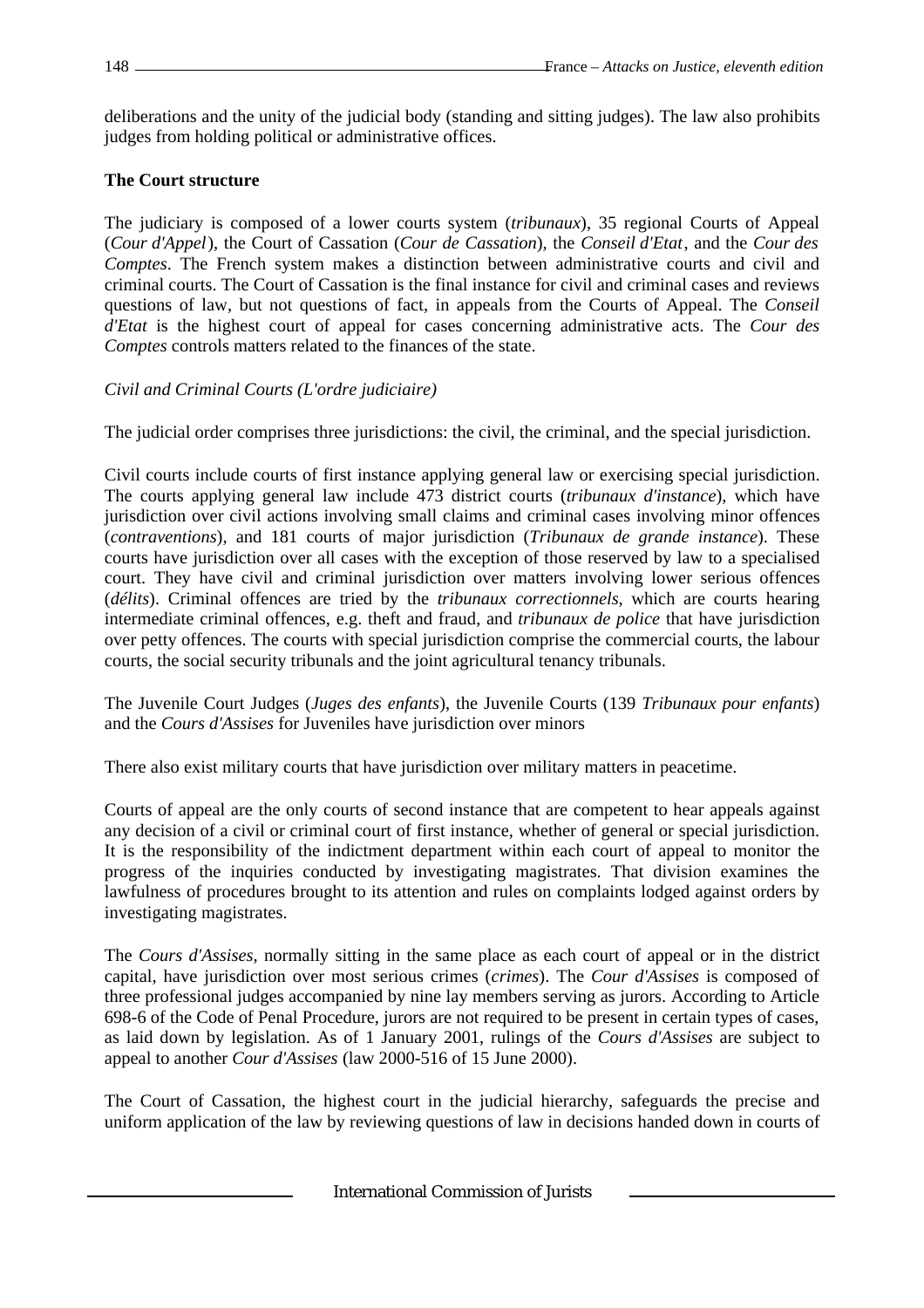last resort. The procedure (*pourvoi en cassation*) in that court is organised by Articles 567 and following of the Code of Penal Procedure. If the Court of Cassation concludes that there has been a violation of law, it quashes (*casse*) the decision. The Court may refer the case for re-trial to a different court than that which issued the initial decision.

# *Administrative Courts*

The administrative court system is composed of 35 administrative courts of first instance (*tribunaux administratifs*), seven administrative courts of appeal (*cours administratifs d'appel*) and the *Conseil d'Etat*.

Administrative courts have jurisdiction over administrative actions and decisions. Any individual who has suffered an illegal infringement of his fundamental rights by a public servant may seek annulment of the decision by applying to an administrative court. The aggrieved party may also seek reparation for injuries or damages. Any French or foreign citizen is entitled to appeal against an administrative action, even if his or her interest in seeking annulment is purely a matter of principle. A complaint may be lodged even without a lawyer at all levels of courts. The petitioner must base the application on lack of jurisdiction, procedural irregularity, misuse of power or inequality. Any annulment granted by the court is universally applicable and has effect from the date the contested decision was taken.

The Conseil d'Etat is the highest body within the administrative court system and issues final judgements about the legality of administrative acts. It has original and final jurisdiction over applications to quash decrees and major ministerial decisions. It also hears individual claims involving the rights of civil servants, officials or military personnel appointed by the President of the Republic. It is competent to rule on applications to quash administrative decisions taken by collective bodies with national jurisdiction.

A *Tribunal des Conflits* exists to resolve jurisdictional conflicts between the judicial courts and the administrative courts. It is composed of an equal number of members of the *Cour de Cassation* and the *Conseil d'Etat* and is headed by the Minister of Justice, who casts the final vote.

Two courts have been established to judge, if necessary, the President of the Republic and governmental ministers. The High Court of Justice (*Haute Cour de la Justice*) is the only competent jurisdiction to deal with cases of high treason against the President of the Republic. It is composed of 24 judges, half of whom are elected from the National Assembly and the other half from the Senate. Reference of a case to the court is by a majority of the two chambers of the legislature. Investigation is carried out by a commission of judges of the *Cour of Cassation* and the *Procureur Général* of the court prosecutes. *The Cour de Justice de la République* has jurisdiction over crimes committed by governmental ministers in the exercise of their functions. It is composed of 15 judges, six members of each chamber of the legislature and three judges from the Court of Cassation. Complaints against a minister may be brought by the *Procureur Général* of the Court of Cassation or by a private individual and filtered through a special commission to the *Procureur Général*.

Article 56 of the 1958 Constitution provides for a Constitutional Council (*Conseil Constitutionnel*). The Constitutional Council has two main functions. It hands down decisions in election disputes and rules on the constitutionality of laws. It also has competency to determine the capacity, including physical or mental, of the President of the Republic to continue to discharge his or her functions. It has control over the exercise of emergency powers by the President under Article 16 of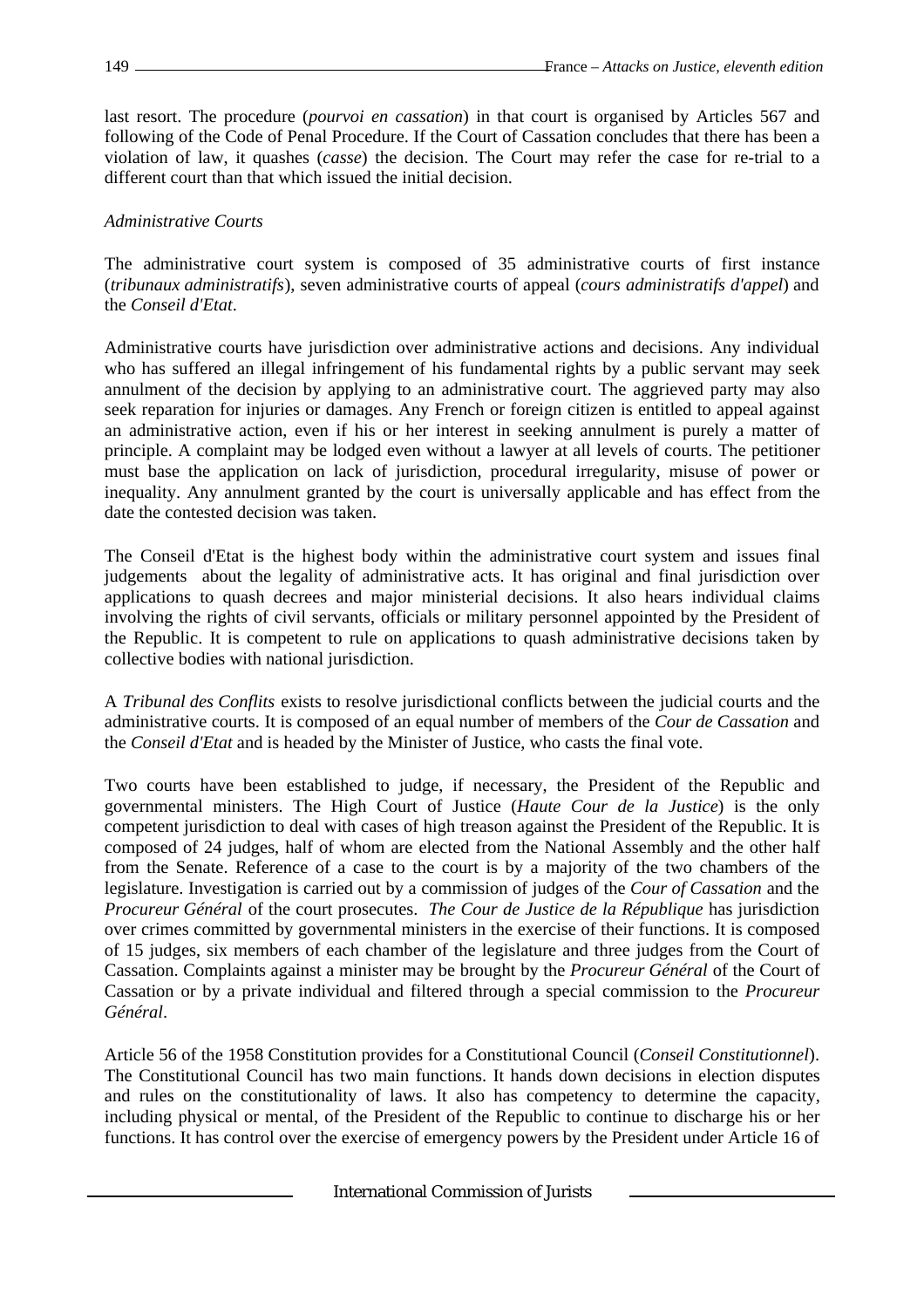the Constitution. With regard to the elections, the Constitutional Council has jurisdiction over presidential, general and senate elections, along with referendums. The Council's ruling on constitutionality is mandatory with respect to the rules of procedure of the Parliament and institutional acts, but optional in the case of ordinary statutes and international treaties and obligations. Its decisions are binding on all administrative and public authorities, as they have the force of *res judicata*, and there is no possibility of appeal against them.

 The Constitutional Council has nine members, each of whom are appointed for a non-renewable nine-year term. One third of the Council membership is renewed every three years. Three of its members are appointed by the president of the Republic, three by the Speaker of the National Assembly and three by the Speaker of the Senate. In addition to its nine members, former Presidents of the Republic are *ex officio* lifetime members of the Council. The President of the Council is appointed by the president of the Republic and, in case of a divided opinion, casts the deciding vote. The President of the Republic, the Prime Minister, the Speaker of the National Assembly, the Speaker of the Senate, 60 deputies or 60 senators may submit to the Council any legislation, before its promulgation, in order to review its constitutionality. This provision allows opposition parties to refer legislation endorsed by the parliamentary majority to the Constitutional Council. Citizens do not have access to the Constitutional Council, as only the legislature or the President can bring questions to the Council's attention.

#### **Administration of the judicial institution**

The French judicial system is administered by the Ministry of Justice (*Chancellerie*), which is composed of six directories and two services. The Minister of Justice, the *Garde des Sceaux*, is the head of the *Chancellerie*. The Ministry administers the personnel, the funds, and the equipment and is in charge of preparing the text of certain proposed legislative measures, especially on family law, French nationality issues and penal law. Furthermore, the *Chancellerie* defines the public policy on judicial issues and guarantees implementation on matters with regard to judicial aid, reparation of damages, access to law and justice and measures against organised crime.

#### *Appointment and security of tenure*

French judges are specially trained and pursue a judicial career. Since 1958, the training has been carried out by the *Ecole Nationale de la Magistrature* (ENM) at Bordeaux. The ENM is under the administrative control of the Minister of Justice. Entry to the ENM is by examination for three categories of candidate, the main category comprising those who have successfully completed four years of law school. Training lasts 31 months and trainees are paid a monthly salary. Graduates from the ENM (*auditeurs de la justice*) enter the judiciary at the approximate age of 30. They are nominated to judicial posts with the approval of the Superior Judicial Council.

Since 1958, there have been five career levels for the judiciary. There are two grades, each divided into two groups, surmounted by a level *hors hiérarchie*. Some 65 per cent of the judges are in the second grade (lower), while only five per cent are on the top level. Judges are reviewed every two years by the heads of their jurisdiction, and these reviews are used by the Ministry of Judges for the purpose of proposals for advancement which go to the Judiciary Council for approval. Judges are appointed by the President of the Republic with the consent of the Judicial Council (*Conseil Supérieur de la Magistrature*). However, the Judicial Council has the power to propose names for Justices of the Court of Cassation and the Presidents of the Courts of Appeal to the President. The President of the Republic appoints one of the persons proposed. The Judicial Council is also the disciplinary authority within the judiciary for judges. Disciplinary measures are provided for in the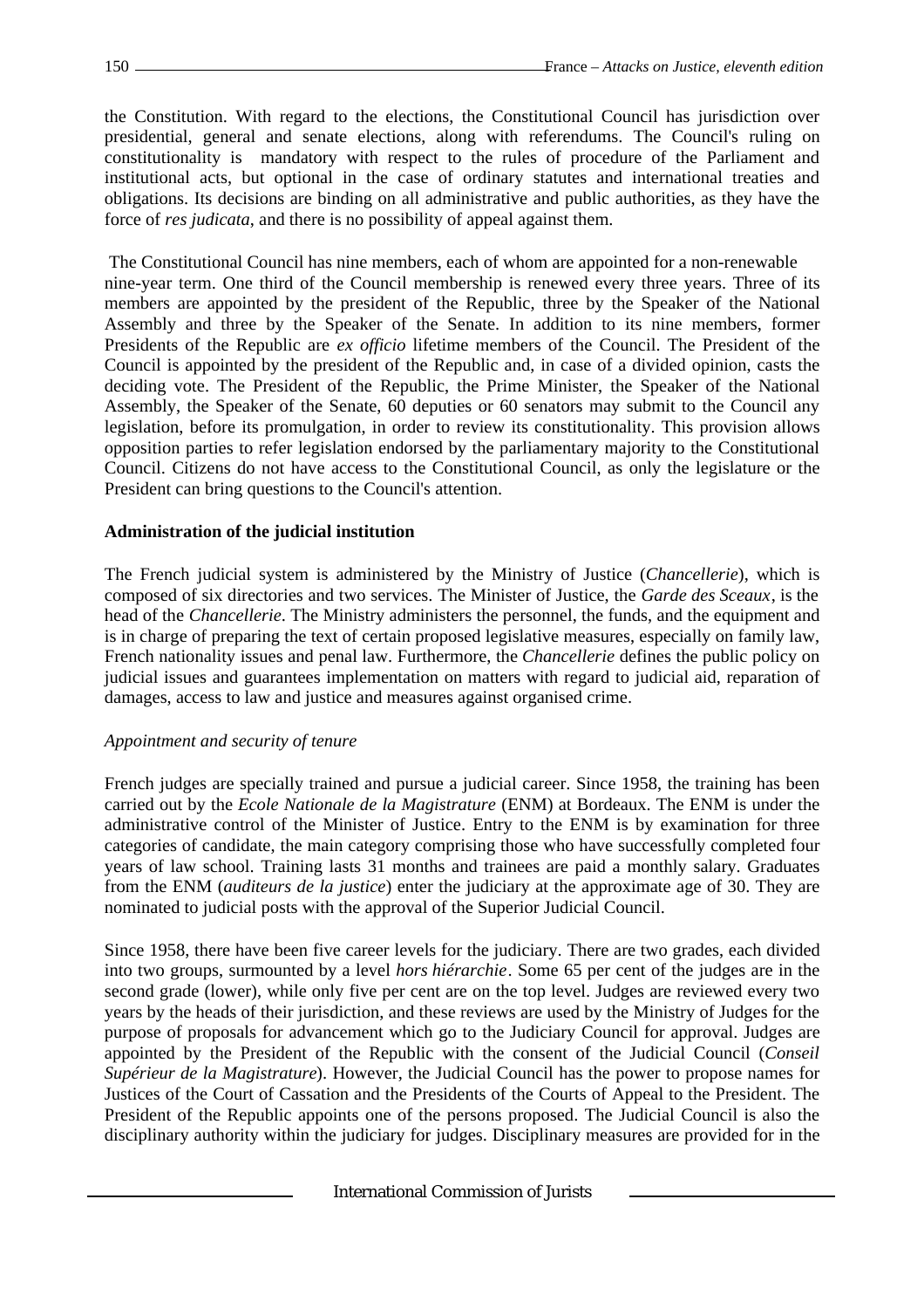1958 organic law dealing with the status and regulation of the judiciary. This law specifies the disciplinary measures available in the case of judicial fault. There is a right to appeal against disciplinary decisions of the Judiciary Council to the Conseil d'Etat.

With regard to the appointment and discipline of public prosecutors, the Judicial Council may only give its opinion, which is not binding, to the Minister of Justice (*Garde de Sceaux*), who holds power to appoint, transfer and apply disciplinary measures over public prosecutors.

The High Council of the Judiciary is established by Article 65 of the Constitution to assist the President of the Republic in the guardianship of the independence of the judiciary. It is composed of the President of the Republic and the Minister of Justice as *ex officio* members, and ten other members. It works in two sections, each of which is competent to deal with issues related to judges or public prosecutors respectively. The first section is composed of the President of the Republic and the Minister of Justice, as well as five judges and one public prosecutor, one member of the Council of State and three other persons with a high moral reputation. The second section is composed of the President and the Minister of Justice, in addition to five public prosecutors and one judge, one member of the Council of State and the three persons of high moral reputation mentioned above. Each of these sections exercises the powers of the Judiciary Council in regard to judges or prosecutors respectively.

Article 64 of the Constitution guarantees to judges security of tenure. A similar guarantee with regard to prosecutors does not exist. However, French judges (*magistrats du siège*) and prosecutors (*magistrats du parquet*) share the same professional status. They receive the same training in the ENM and they are organised in similar hierarchies. Prosecutors are answerable to and may be dismissed by the Minister for Justice. Unlike judges, they operate under the direction and control of their hierarchical superiors. It should be noted that French prosecutors function as representatives of society and as such have important civil responsibilities, particularly in relation to personal status (guardianship, adoption) and commercial issues.

# **The Ombudsman**

The office of the Ombudsman (*Médiateur*) was established under a 1973 Act as a non-judicial mechanism for the protection of fundamental freedoms. The Ombudsman is an independent authority, appointed by decree of the Cabinet for a non-renewable term of six years. The Ombudsman receives complaints concerning relations between individuals and the state administration, municipalities or other public service bodies. The Ombudsman seeks to settle disputes amicably and is vested with investigative authority.

# **Reforming the judiciary: Law 2000-516 of 15 June 2000 on the presumption of innocence and the rights of the victims**

This legislation aims to implement the principle of equality of arms within the criminal procedure by reinforcing the rights of the defendant from the beginning of the investigation. It also provides for proper compensation for those mistakenly found guilty. The law would allow arrested persons under *garde à vue* access to their lawyers from the first hour of their detention and throughout the entire criminal procedure. This measure does not affect those suspected of terrorism-related crimes or of drug trafficking, whose lawyers may still not visit them until after 72 hours. It also provides for the families of the detainees to be informed without delay. Indicted individuals would have the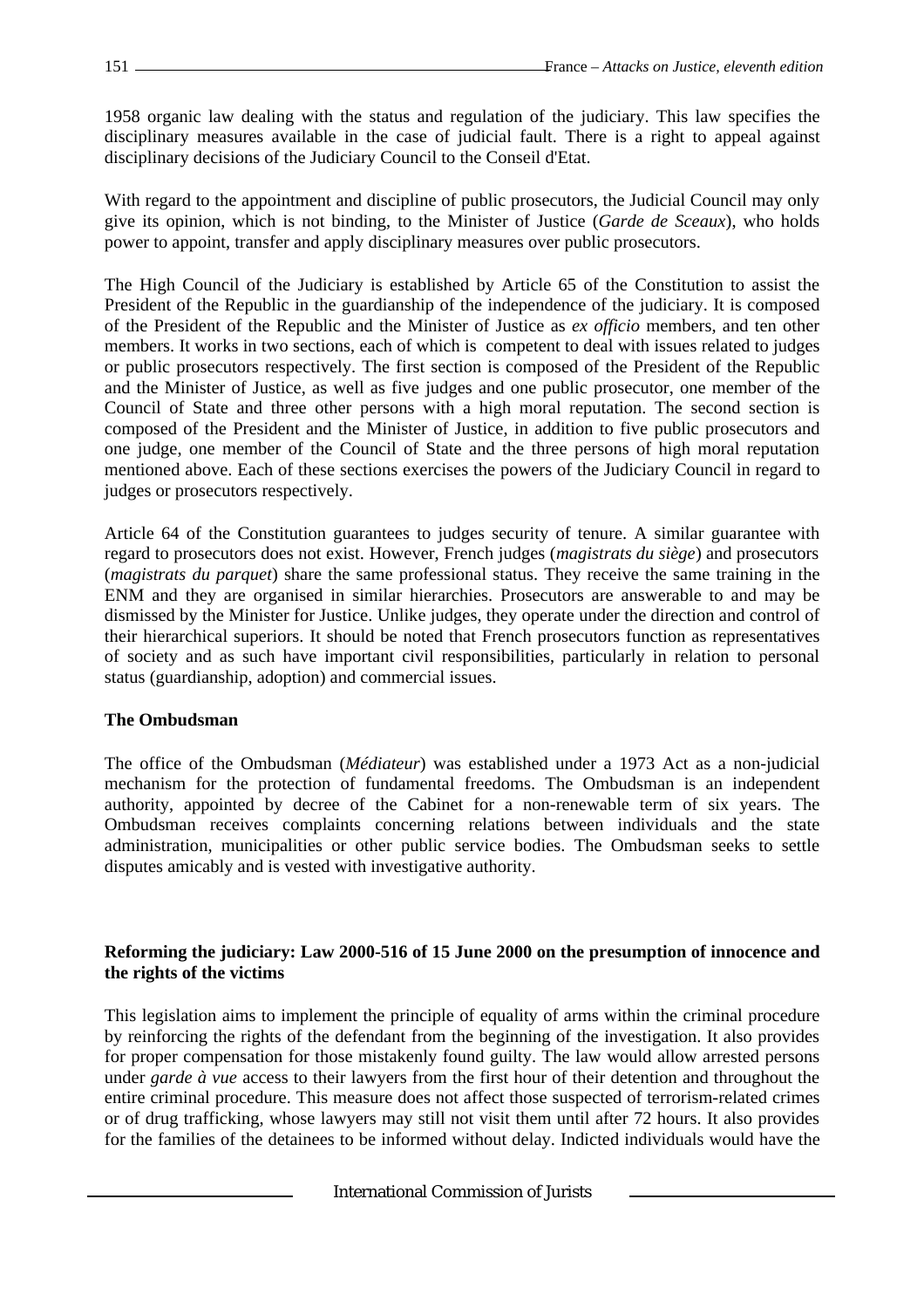right to request the judge to order the production of all evidence necessary for their defence. According to this law, only suspects may be detained *en garde a vue*, while witnesses may be detained no longer than the required time for the testimony. Most importantly, the bill provides that the investigating judge no longer is the sole judicial authority to decide on matters regarding the provisional detention of the suspect or accused. The investigating judge will have to request the detention from the judge of detention issues (*Juge des libertés et de la détention*), who will take a decision on the matter.

Concerning freedom of the press and the rights of suspects, the law would prohibit the dissemination of images of handcuffed or arrested individuals without their consent. From June 2001, video recordings of police interrogation of minors will be introduced. The law also establishes a national commission on security ethics to oversee the actions of law enforcement officials and to investigate complaints of police abuse from witnesses or victims.

This law forms part of a general package of laws to reform the judicial system that has been discussed since 1997, when a special commission, the Truché Commission, presented its report. Following these recommendations, legislative measures have already been adopted aimed at making the judiciary more accessible, effective and trustworthy for the citizens. These measures included reforms on the friendly settlement of disputes, on simplifying and expediting the penal procedure and on reinforcing the summary procedure (*référé*) before the administrative courts.

The proposed reforms include a constitutional amendment on the composition and powers of the Judicial Council. There is also a project law providing for constitutional amendments on the status of judges. Discussion is ongoing regarding project-laws reforming the *tribunaux de commerce*. On 8 November 2000, at the inauguration ceremony of the newly established School for prison officers, the Prime Minister announced the elaboration of a project law for reforming the penitentiary system, focusing on the rights of detainees and the exterior control of prisons by an office of prison inspectors.

# *The French judiciary and lengthy proceedings*

During the period covered by this report, the European Court of Human Rights in several cases found France to be in violation of Article 6, para. 1 of the European Convention for the Protection of Human Rights and Fundamental Freedoms (ECHR), providing for a fair and public hearing within a reasonable time. The Court determined that in most of these cases the duration of the proceedings, including in administrative trials, was unreasonable (Malve v. France, Tricard v. France, Versini v. France and Mortier v. France). The Caloc case illustrates this practice. In July 2000, the European Court on Human Rights rejected Caloc's argument that he had been treated in an inhuman or degrading manner by police authorities when he was arrested in 1998, but the Court ruled that Caloc's complaint against the police had not been heard within a reasonable amount of time. Because of lengthy police investigations and numerous appeals, it took more than seven years for Caloc to obtain a final decision on his complaint, thus resulting in a violation of Article 6 of the ECHR.

The methods of France's specialised anti-terrorism investigating judges and of the 14th section of the Paris prosecution service continued to be called into question by a number of court decisions, particularly with regard to the abusive use of provisional detention and to a catch-all conspiracy charge "criminal association with a terrorist enterprise".

# **Resources**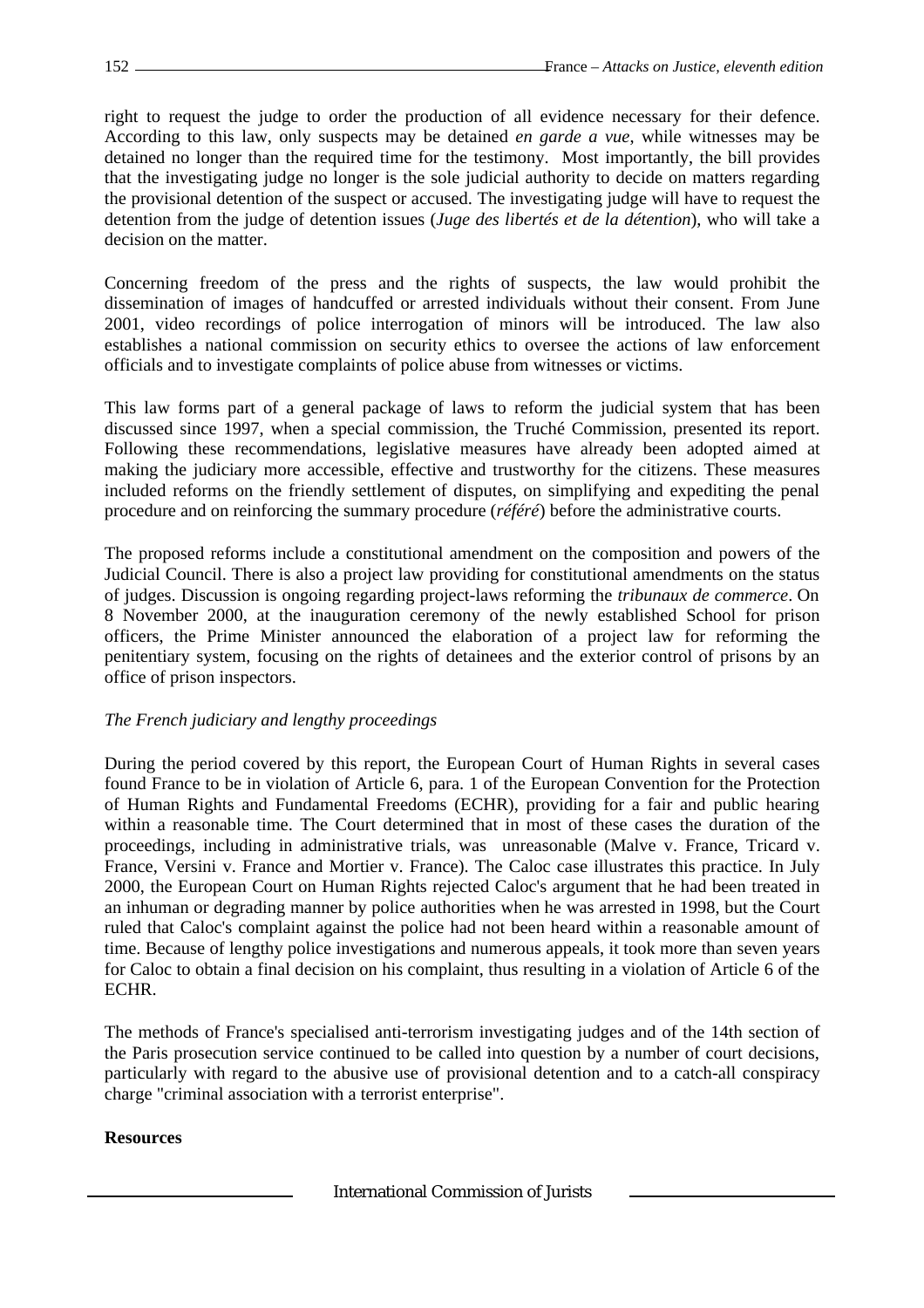According to statistics of the Ministry of Justice, the 2000 judicial budget amounted to 27,3 FF million. There are 63,031 officials in the French judiciary including 6,721 judges.

On 19 January 2001, some 500 French judges protested against working conditions outside the Ministry of Justice. Judges flung their red and blue legal texts on the pavement and urged action from the Minister of Justice, Marylise Lebranchu. The Secretary-General of the magistrates' trade union remarked that "the justice system's budget is a budget of destitution".

On 9 March 2001, some 1,000 French judges and other legal workers protested outside the Prime Minister's office demanding greater resources for the judicial system. The protesters, dressed in black robes and white ties and wielding placards that read "No to tortoise justice" were demanding more clerks and judges to help carry out legal reforms enacted earlier this year. Judges stated that France's 6,000 judges are overwhelmed with too many cases and the backlog had been increasing. The Secretary-General of the Syndicated Union of Magistrates said that "people can not wait three years for a divorce". The leaders of the major judges' unions were denied a hearing with the Prime Minister and instead spoke briefly with his judicial advisers. A spokesperson for the Minister of Justice acknowledged that the new reform laws have generated some difficulties for judges.

# **French judges and the political scandals**

Investigating magistrates have emerged in the past decade who have shed the traditional reluctance to charge prominent politicians. Consequently, approximately 500 politicians have been indicted in corruption cases. As Eva Joly, the judge who investigated 20 senior figures in the Elf case, says "in France, high-class financial crimes were not really considered a crime". It should be noted that Eva Joly, who led the investigations into the payoffs and thievery that surrounded the formerly stateowned Elf, has received death threats and is now accompanied by bodyguards. The will of these magistrates has restored public confidence in the judicial authority.

# *The Dumas case*

On 30 May 2001, Roland Dumas, France's high-profile Foreign Minister under President Mitterrand, was sentenced to six months in jail for receiving funds via Christine Deviers-Joncour, his partner at the time, from Elf, the major French oil company. The most prominent French politician to draw a jail sentence in recent years was also given an additional two-years suspended sentence and ordered to pay a fine of one million francs. Pending the appeal, he was left free from detention.

Mr. Dumas was the President of the Constitutional Council until February 2000, when he was forced to resign after the investigating judges decided to bring the case before the criminal tribunal for the formal opening of procedures. In focusing on Mr. Dumas, French prosecutors and investigating magistrates sought to demonstrate the prevalence of systematic corruption at the highest levels of French business and government. He was convicted of receiving illegal gifts without any evidence that he had been influenced, as the prosecution stressed that Mr. Dumas could not have failed to realise that he was benefiting from corporate corruption. In court, Mr. Dumas said that "no effort has been spared to try to dirty a public figure" and threatened to "settle" with magistrates who he felt were persecuting him.

# *The Chirac case*